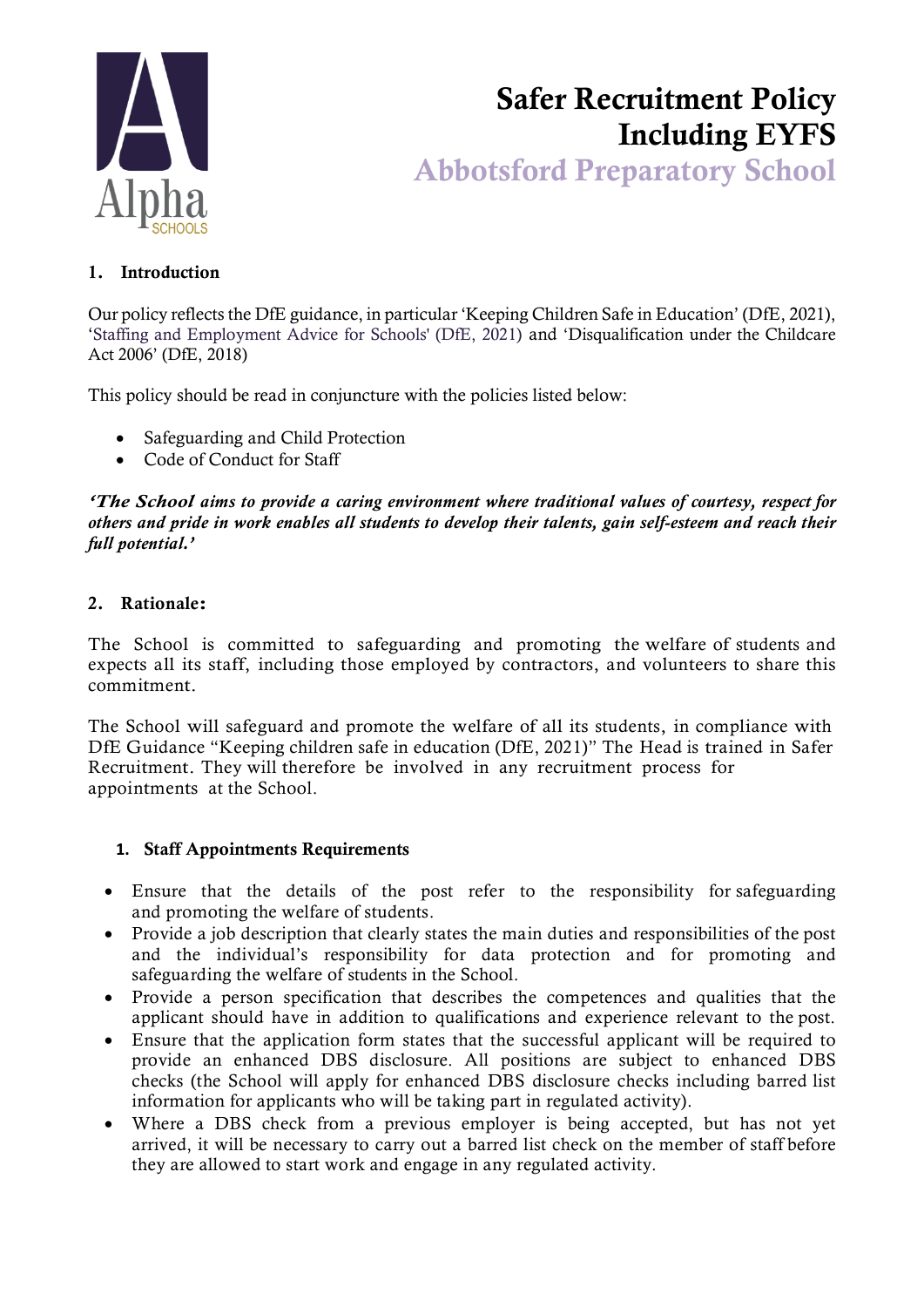- Carry out a Prohibition from Teaching check and a Prohibition from Management check for those who are to be appointed to a management position.
- Complete a Declaration of Disqualification form that the School will then record on the staff member's file.
- Use a CV or an application form to obtain a common set of data from all applicants including verification of professional status such as DfE reference number, QTS, NPQH, GTC. Include a statement to say that any previous employer may be approached.
- Scrutinise the applicant's employment record looking for any gaps in employment, anomalies or discrepancies and question these should the applicant be invited to attend for interview.
- Obtain at least two references, one must be a professional reference, that answer specific questions, which assess the applicant's suitability to work with children. Request the return of the declaration form from each referee, signed and dated. References must be specific to the applicant and to the post applied for.
- Check previous employment history and experience telephone previous employer/s to check authenticity of information.
- Organise and conduct face to face interviews with suitable applicants for the post.
- Ensure that a part of the interview includes an assessment of the candidates understanding of safeguarding issues.
- Check the applicant's identity and right to work in the UK, and keep a record of this.
- Verify the successful candidate's qualifications, academic and vocational, as claimed on the application form.
- Verify that the successful candidate has the health and physical capacity to carry out the responsibilities of the post. All applicants should sign a declaration that they are mentally and physically fit to undertake the role in question.
- Carry out further checks on those who have lived overseas if a DBS enhanced disclosure is insufficient to establish the successful candidate's suitability to work with children.
- State clearly verbally, and in writing that any offer made is subject to satisfactory references, medical fitness and enhanced DBS check.
- Keep a central register of appointments, which includes the checks made in respect of permanent fulltime and part-time, peripatetic and supply staff. (Identity, DBS and barred list information, qualifications, right to work in the UK, references and medical fitness – in line with current regulations.) The central register includes all staff, teaching and nonteaching, and volunteers who have direct contact with the students.

# 3. For Supply Staff and Volunteers:

At our School we believe that continuity of teaching staff is paramount to the student's sense of security and therefore ability to learn. For this reason, the use of supply staff is avoided in almost all circumstances.

### Exceptional circumstance where supply staff are required:

It is the School's responsibility to ensure unsuitable people are prevented from working with children. The School follows the safer recruitment protocols in Keeping Children Safe in Education (DfE, 2021) and the guidance 'Disqualification under the Childcare Act 2006' (DfE, 2018). Recruitment of Supply Staff will follow the School's Safeguarding Policy. All Supply Teachers will have the full checks conducted e.g. DBS, 2 references, copies of qualifications and medical declaration forms.